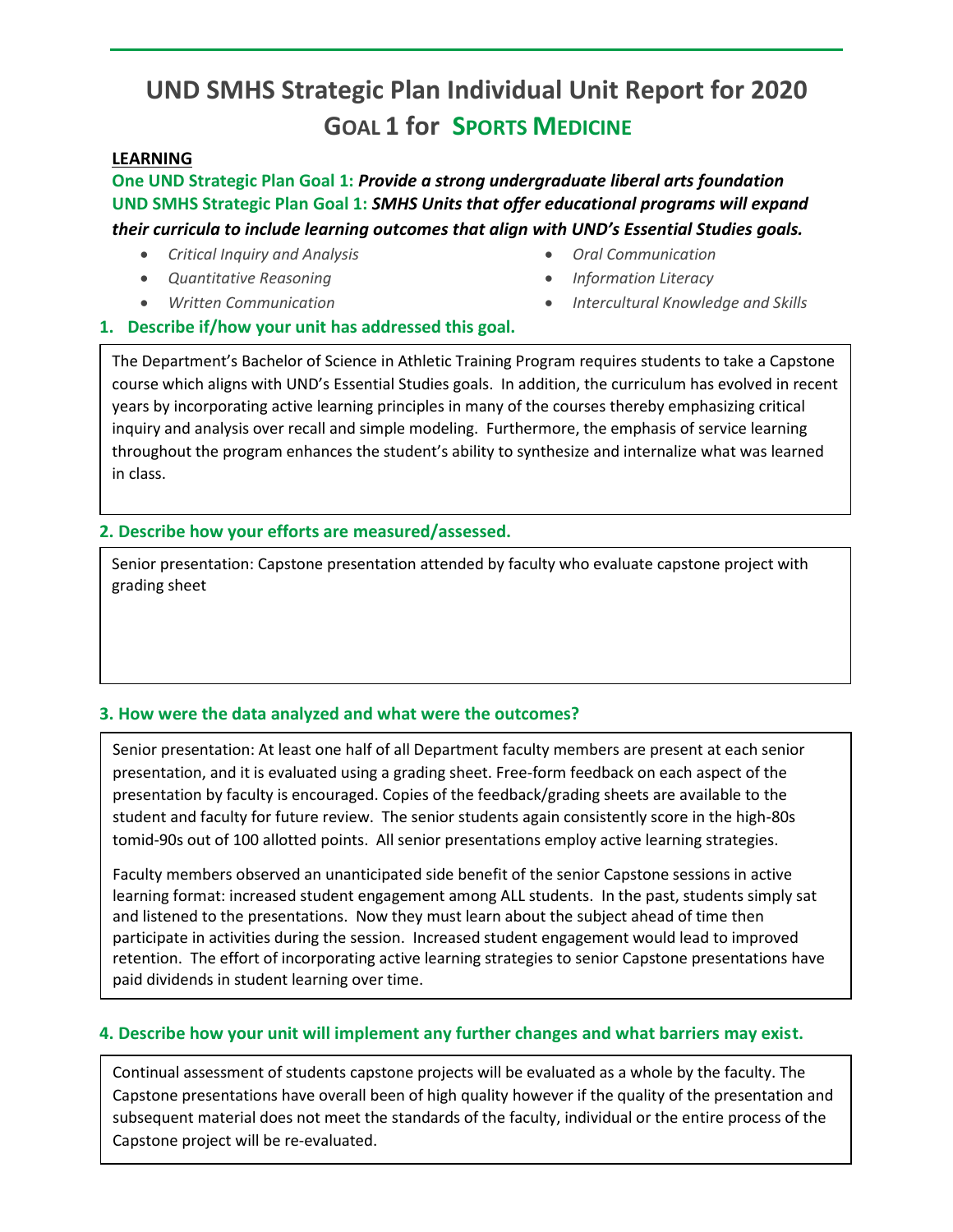**PROVIDE A RATING OF YOUR PROGRESS ON THIS GOAL:** On Track; O Delayed; Behind *(additional space for text is provided on page 2 if needed*

**Progress on track**